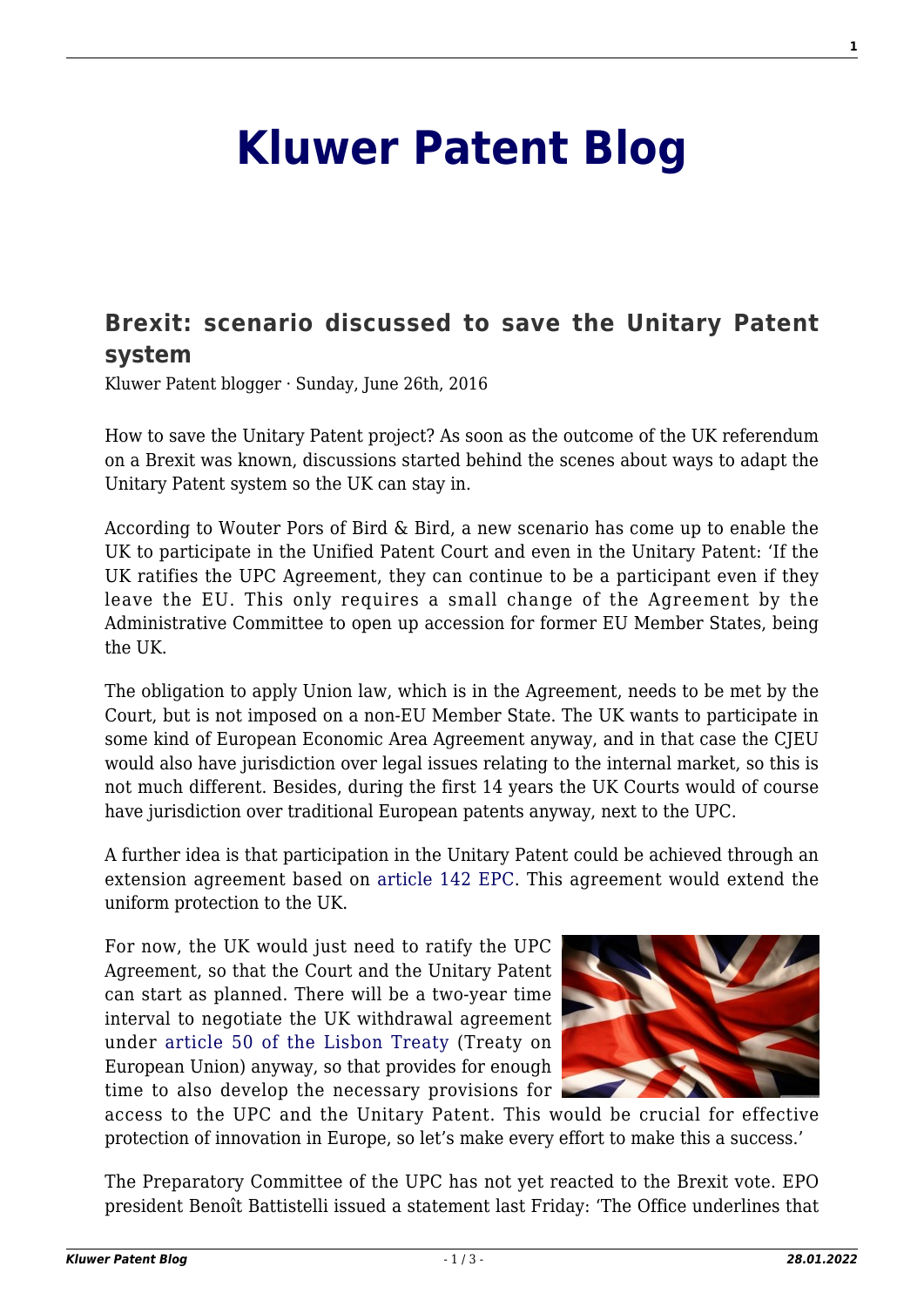the outcome of the referendum has no consequence on the membership of the UK to the European Patent Organisation, nor on the effect of the European Patents in the UK. Concerning the Unitary Patent and the Unified Patent Court, the Office expects that the UK and the participating Member States will find a solution as soon as possible which will allow a full implementation of these so-long awaited achievements.'

For regular updates on the Unitary Patent and the Unified Patent Court, subscribe to this blog and the free **[Kluwer IP Law Newsletter](http://genons.kluwerlawonline.com/public/subscription/KIPL/subscribe/)**.

## **Kluwer IP Law**

The **2021 Future Ready Lawyer survey** showed that 81% of the law firms expect to view technology as an important investment in their future ability to thrive. With Kluwer IP Law you can navigate the increasingly global practice of IP law with specialized, local and cross-border information and tools from every preferred location. Are you, as an IP professional, ready for the future?

## [Learn how](https://www.wolterskluwer.com/en/solutions/kluweriplaw?utm_source=patentblog&utm_medium=articleCTA&utm_campaign=article-banner) **[Kluwer IP Law](https://www.wolterskluwer.com/en/solutions/kluweriplaw?utm_source=patentblog&utm_medium=articleCTA&utm_campaign=article-banner)** [can support you.](https://www.wolterskluwer.com/en/solutions/kluweriplaw?utm_source=patentblog&utm_medium=articleCTA&utm_campaign=article-banner)



This entry was posted on Sunday, June 26th, 2016 at 2:18 pm and is filed under [Brexit,](http://patentblog.kluweriplaw.com/category/brexit/)

*To make sure you do not miss out on regular updates from the Kluwer Patent Blog, please subscribe [here.](http://patentblog.kluweriplaw.com/newsletter)*